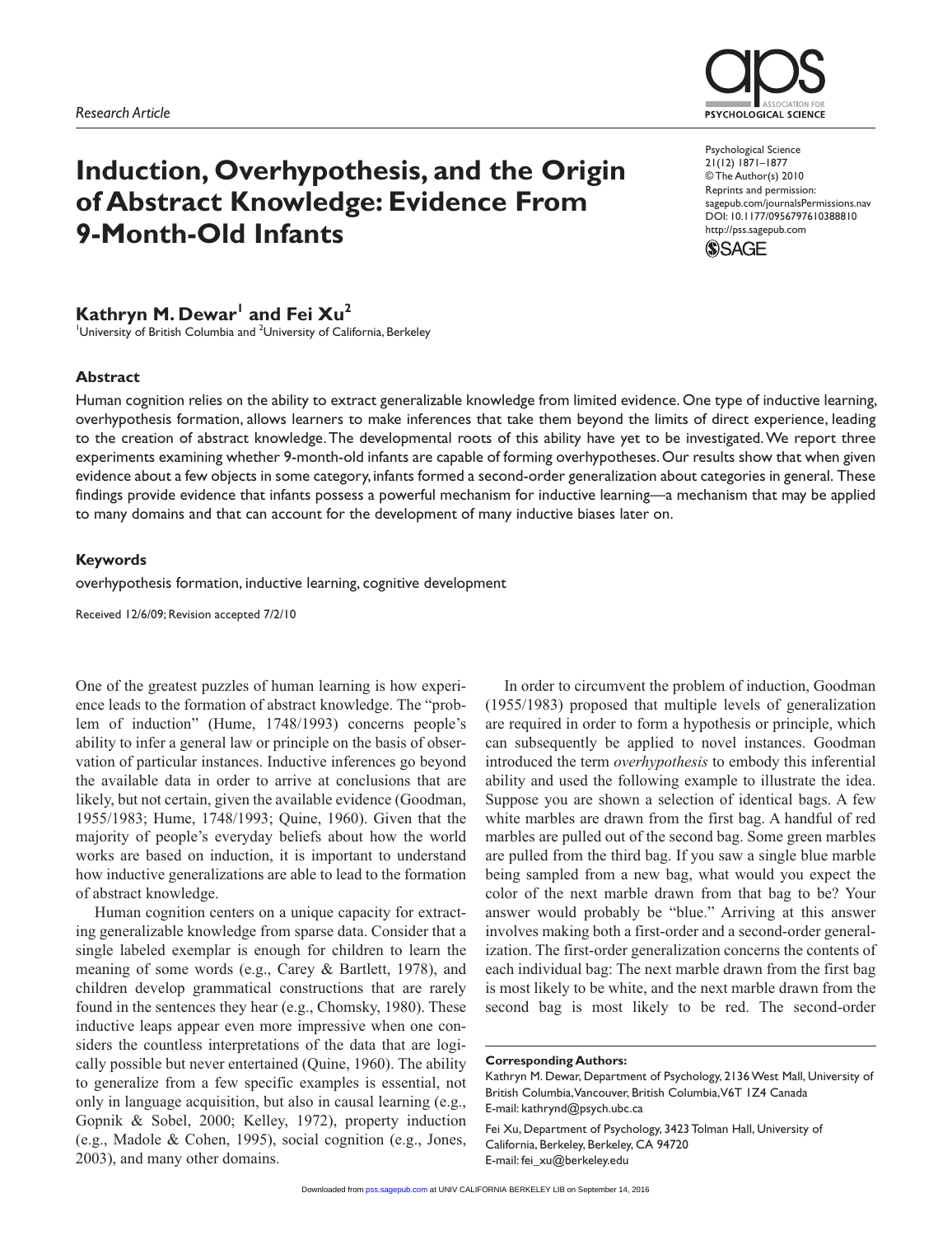generalization, or overhypothesis, is that "bagfuls of marbles are uniform in color," and it allows you to make predictions about a brand new bag containing novel-colored marbles.

The inferential mechanism of overhypothesis formation enables learners to make inferences that take them beyond the limits of their direct experience. The ability to form overhypotheses allows learners to go beyond the specific categories and properties they have learned (e.g., dogs bark) in order to make a principled generalization about all categories and properties of a given type (e.g., all animals of the same kind make the same sound; Shipley, 1993). The main advantage of such a mechanism is that once abstract knowledge has been formed, this knowledge can be applied to new exemplars and new categories of objects.

Researchers have applied the general idea of overhypothesis formation to account for the acquisition of several cognitive learning biases (Kemp, Perfors, & Tenenbaum, 2007; Smith, Jones, Landau, Gershkoff-Stowe, & Samuelson, 2002). Work in computational cognitive science, using a hierarchical Bayesian model of overhypothesis formation (Kemp, 2008; Kemp et al., 2007), suggests that certain cognitive biases (i.e., the shape bias in word learning, the ability to group categories into ontological kinds, learning of causal schemata) can be acquired via this inductive mechanism. The computational work provides a plausible analysis and instantiation of overhypothesis formation as a mechanism for acquiring inductive biases, but empirical evidence is lacking in infants.

If this inductive mechanism is responsible for the formation of early-developing learning biases, then even young infants should be able to demonstrate overhypothesis formation. Research to date has examined the mechanism of overhypothesis formation in preschoolers and adults (Macario, Shipley, & Billman, 1990; Nisbett, Krantz, Jepson, & Kunda, 1983). Our experiments tested whether 9-month-old infants are able to form overhypotheses about feature variability. In three experiments using the violation-of-expectancy looking-time methodology (Onishi & Baillargeon, 2005; Spelke, Breinlinger, Macomber, & Jacobson, 1992), we investigated whether, when provided with partial evidence about a few objects in a few categories, infants would be able to form a second-order generalization about a new category.

# **Experiment 1** *Method*

Participants. Participants were 48 full-term infants, 24 male and 24 female (mean age  $= 9$  months 19 days; range  $= 8$  months 18 days to 10 months 13 days). Equal numbers of infants were randomly assigned to the experimental condition (mean age = 9 months 22 days) and the control condition (mean age = 9 months 17 days). Infants were recruited from the Vancouver, Canada, area by mail and subsequent phone calls. Most of the infants came from a middle-class, non-Hispanic White background (19% were Asian). An additional 11 infants were

tested but were excluded because of experimenter error (4) or fussiness  $(7)$ .

*Materials.* Objects were sampled from four identical foamcore boxes measuring  $22 \times 16 \times 16$  cm. The tops of the boxes were not covered. A transparent Plexiglas container that measured  $14 \times 4 \times 4$  cm was attached to the front of each box. Five types of objects were sampled from the boxes: spheres (2.5 cm in diameter), cubes ( $2.5 \times 2.5$  cm in size), stars ( $3 \times 2.5$  cm in size), triangular pyramids  $(3 \times 3.5 \text{ cm})$  in size), and thimbles  $(3 \times 2 \text{ cm})$  in size). Each of the sampled objects was made of wood and was painted in one of five colors (blue, green, red, yellow, or purple).

*Apparatus.* The events were presented on a stage with a display area that measured 94 cm (width)  $\times$  55 cm (height). The infant sat in a high chair 70 cm from the stage, with eye level 8 cm above the floor of the stage. The parent sat next to the infant with his or her back toward the stage. A video camera, set up under the stage, focused on the infant's face and recorded the entire session. The video camera was connected to a 19-in. television placed in one corner of the room. An observer watched the infant on the television monitor and pressed a key on a laptop computer when the infant was looking on target. The observer was not able to see what was presented on the stage and was not aware of the order of the trials. A computer program written specifically for looking-time studies (Hypercard, Version 2.4.1; Pinto, 2002) was used to record the looking times.

**Design and procedure.** Infants were randomly assigned to either the experimental or the control condition. Each infant received four test trials, with *expected-outcome* and *unexpectedoutcome* trials presented in alternation. The experimenter began by waving keys at all corners of the stage in order to define the infant's gaze parameters for the observer. During the study, the experimenter sat behind the stage in view of the infant at all times.

Figure 1 presents a schematic representation of the test events in both the experimental and the control conditions. In the experimental condition, four identical boxes, each with a transparent container attached to its front, were placed across the stage. Beginning with the right-most box (Box 1), the experimenter closed her eyes, reached into the top of the box, pulled out a shape (e.g., a sphere), and placed it into the container on the front of the box. This sampling procedure was repeated until the container for Box 1 was filled with four different-colored objects of uniform shape (e.g., spheres). The experimenter repeated this procedure with Boxes 2 and 3. Each of the first three boxes consistently produced a differentshaped sample (e.g., spheres from Box 1, cubes from Box 2, and triangular pyramids from Box 3). With the three boxes and their samples in view of the infant, the experimenter sampled a novel-shaped object (e.g., a red star) from the test box (Box 4) and placed it in the test box's container.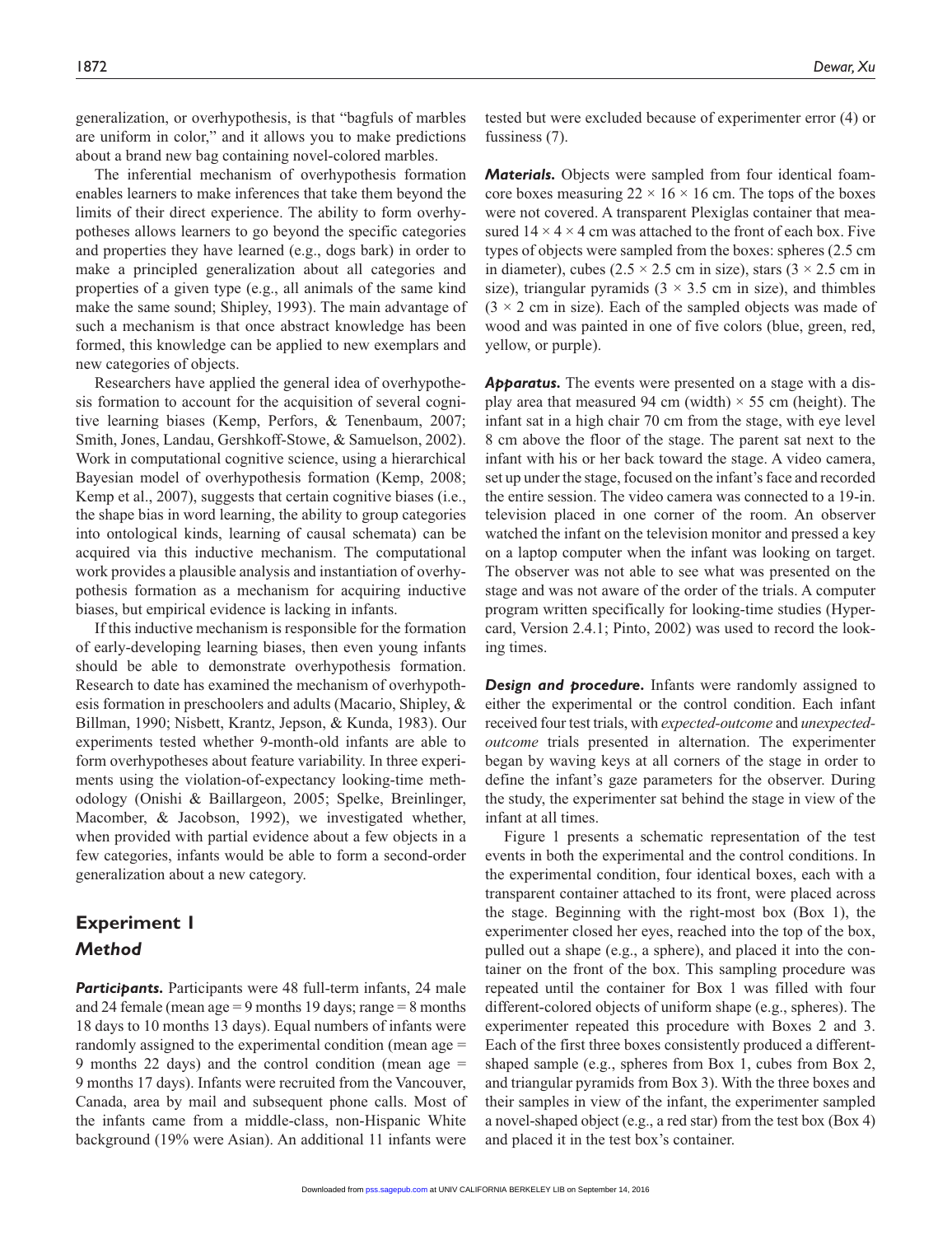

**Fig. 1.** Schematic representation of the test events in the experimental and control conditions of Experiment 1. On each trial, the experimenter pulled four different-colored objects of uniform shape from each of the first three boxes and then pulled a novel-shaped test object from the fourth box (the test box). In an unexpected outcome in the experimental condition, a second test object, with a shape different from that of the first test object, was drawn from the test box, and in an unexpected outcome in the control condition, the second test object was drawn from the first box. In an expected outcome in both conditions, the second test object, which had the same shape as the first test object, was drawn from the test box.

During an expected-outcome trial, the second object sampled from the test box matched the first object in shape (e.g., a blue star); thus, the test sample consisted of two sameshaped objects (two stars). During an unexpected-outcome trial, the second object sampled from the test box did not match the first object in shape (e.g., a blue sphere); thus, the test sample consisted of two different-shaped objects (a star and a sphere).

On each trial, after the second object was placed in the test box's container, the experimenter said, "Look, [baby's name], look!" and then lowered her head to ensure that she was not making eye contact with the infant. The infant's looking time was recorded. When the infant turned away for 2 consecutive seconds, the trial ended. The boxes, and their samples, were removed from the stage.

The trials in the control condition were identical to the trials in the experimental condition, except that in the unexpected-outcome trials, the second test object was not sampled from the test box, but was instead sampled from the first box (whose previously sampled contents matched the second test object in shape).

Looking time was measured after the experimenter retrieved the second test object from the fourth box (experimental condition) or from the first box (control condition).

## *Results*

An alpha level of .05 was used in all statistical analyses. Preliminary analyses found no effect of gender or test-trial order (whether the expected-outcome or unexpected-outcome trial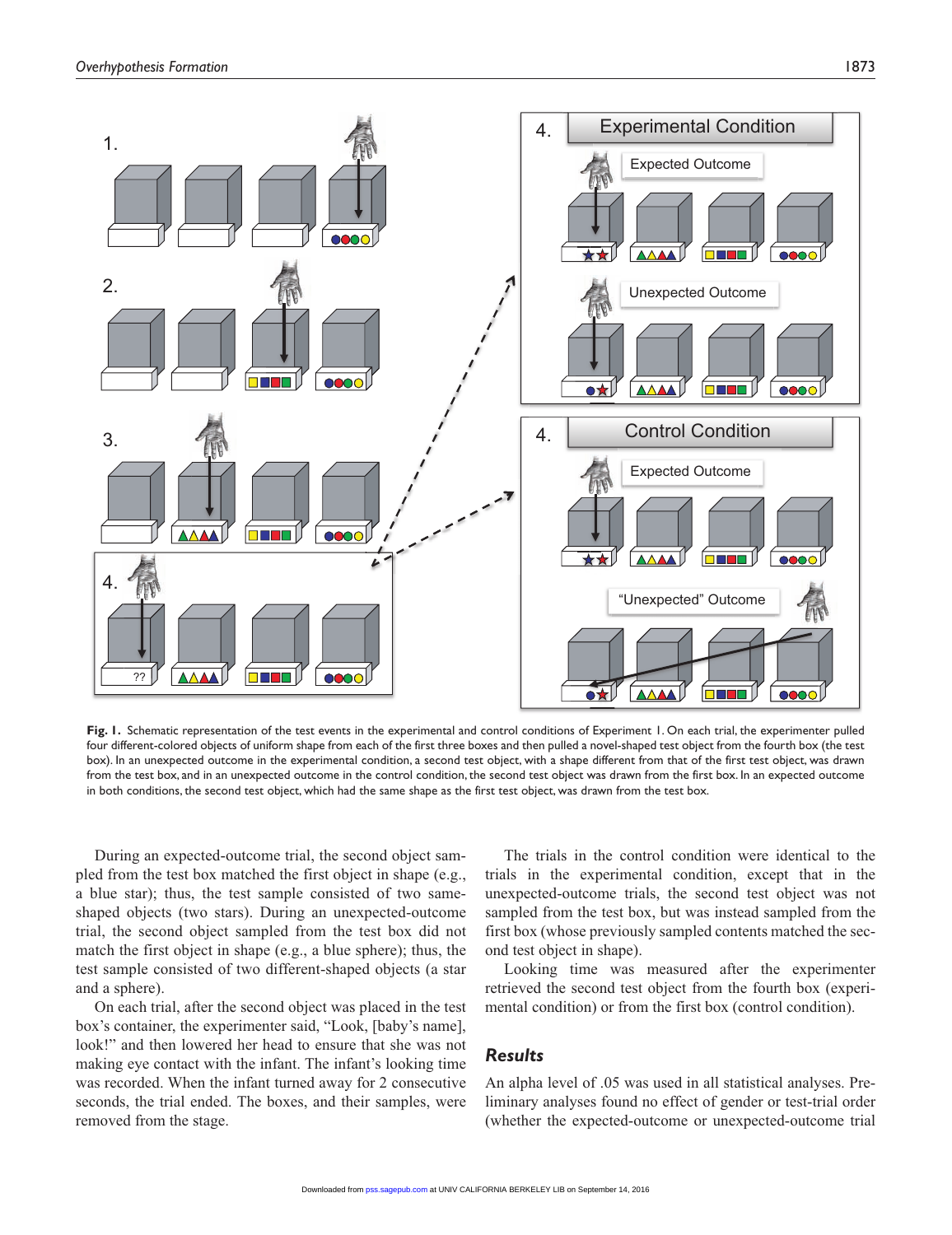was presented first). Subsequent analyses were collapsed over these variables. All infants were observed off-line by a second observer who was completely blind to condition and test-trial order. Interscorer reliability averaged 87%.

Infants' looking times to the test outcomes were compared by means of a  $2 \times 2$  repeated measures analysis of variance (ANOVA) with outcome (expected vs. unexpected) as a within-subjects factor and condition (experimental vs. control) as a between-subjects factor. The analysis revealed a significant Outcome  $\times$  Condition interaction,  $F(1, 46) = 4.58$ ,  $p =$ .04,  $\eta_p^2$  = .09. A planned comparison was performed for each condition in order to determine whether infants looked longer at one test outcome than at the other (expected vs. unexpected). Infants in the experimental condition looked significantly longer at the unexpected outcome  $(M = 14.28 \text{ s}, SD = 8.83)$  than at the expected outcome ( $M = 11.32$  s,  $SD = 6.24$ ),  $t(23) =$  $-2.40, p = .03$ . In contrast, infants in the control condition looked for equivalent durations to the unexpected outcome  $(M = 10.29 \text{ s}, SD = 6.54)$  and the expected outcome  $(M = 11.06 \text{ s},$ *SD* = 5.70), *t*(23) = 0.62, *p* = .54.

## *Discussion*

Sampling from Boxes 1 through 3 supported the formation of the overhypothesis that each box contained uniformly shaped objects. If the infants had formed this overhypothesis, the sampling of a second same-shaped object from the test box would have been expected, as it would be consistent with this overhypothesis. However, it would be unexpected for the second object sampled from the test box to not match the first object in shape, as this would violate the overhypothesis. Infants in the experimental condition looked longer at the unexpected outcome than at the expected outcome. Thus, 9-month-olds in this condition expected sampling to be consistent with the overhypothesis and were surprised when the overhypothesis was violated.

A control condition, which presented test displays identical to those of the experimental condition, was included to ensure that infants' looking pattern was not driven by an inherent preference for different- over same-shaped objects. In the control condition, sampling same-shaped objects from the test box was consistent with the overhypothesis, as was sampling a second, different-shaped object that matched the objects from the box it was sampled from. In the control condition, infants' looking times were equivalent for the two test outcomes.

If infants have a general ability to form overhypotheses, they should be equally adept at forming overhypotheses across various perceptual dimensions. In Experiment 1, infants formed an overhypothesis over the dimension of shape, ignoring color. In Experiment 2, we investigated whether 9-montholds are able to form the relevant overhypothesis when these features are switched (i.e., color varies across boxes and shape varies within boxes).

There is reason to believe that infants may be more acutely attuned to the dimension of shape than to other perceptual dimensions. Shape is an especially salient property for many cognitive tasks of early development (e.g., generalizing new properties: Diesendruck & Bloom, 2003; acquiring new words for object categories: Dewar & Xu, 2007; Landau, Smith, & Jones, 1988; reaching for objects in the dark: Robin, Berthier, & Clifton, 1996). If overhypothesis formation is a bottom-up learning mechanism, infants should be able to form overhypotheses across all perceptual dimensions, even those less salient and predictive than shape.

## **Experiment 2** *Method*

**Participants.** Participants were 40 full-term infants, 20 male and 20 female (mean age  $= 9$  months 25 days; range  $= 8$ months 15 days to 10 months 16 days). Equal numbers of infants were randomly assigned to the experimental condition (mean age  $= 9$  months 23 days) and the control condition (mean age = 9 months 26 days). All infants were recruited from the same population as in Experiment 1, but none participated in the first experiment. Most of the infants came from a middle-class, non-Hispanic White background (28% were Asian). An additional 7 infants were tested but were excluded because of experimenter error (1) or fussiness (6).

*Materials and apparatus.* All materials and apparatus were the same as were used in Experiment 1.

*Design and procedure.* Experiment 2 was identical to Experiment 1, except that each box contained different-shaped objects (cubes, spheres, stars, thimbles, triangles) of a single color (e.g., Box 1 contained blue shapes, Box 2 contained yellow shapes, and Box 3 contained green shapes). (See Fig. S1 in the Supplemental Material available online for a schematic representation of the test events in the experimental and control conditions of Experiment 2.)

In the experimental condition, sampling from the test box yielded two same-colored objects in expected-outcome trials and two different-colored objects in unexpected-outcome trials. In the control condition, sampling from the test box also yielded two same-colored objects in expected-outcome trials; in unexpected-outcome trials, the second different-colored test object was sampled from the first box (and matched the color of the previously sampled objects from that box) and was placed in the test box's container.

## *Results*

Preliminary analyses found no effect of gender or test-trial order. Subsequent analyses were collapsed over these variables. All infants were observed off-line by a second observer who was completely blind to condition and test-trial order. Interscorer reliability averaged 88%.

Infants' looking times to the test outcomes were compared by means of a  $2 \times 2$  repeated measures ANOVA with outcome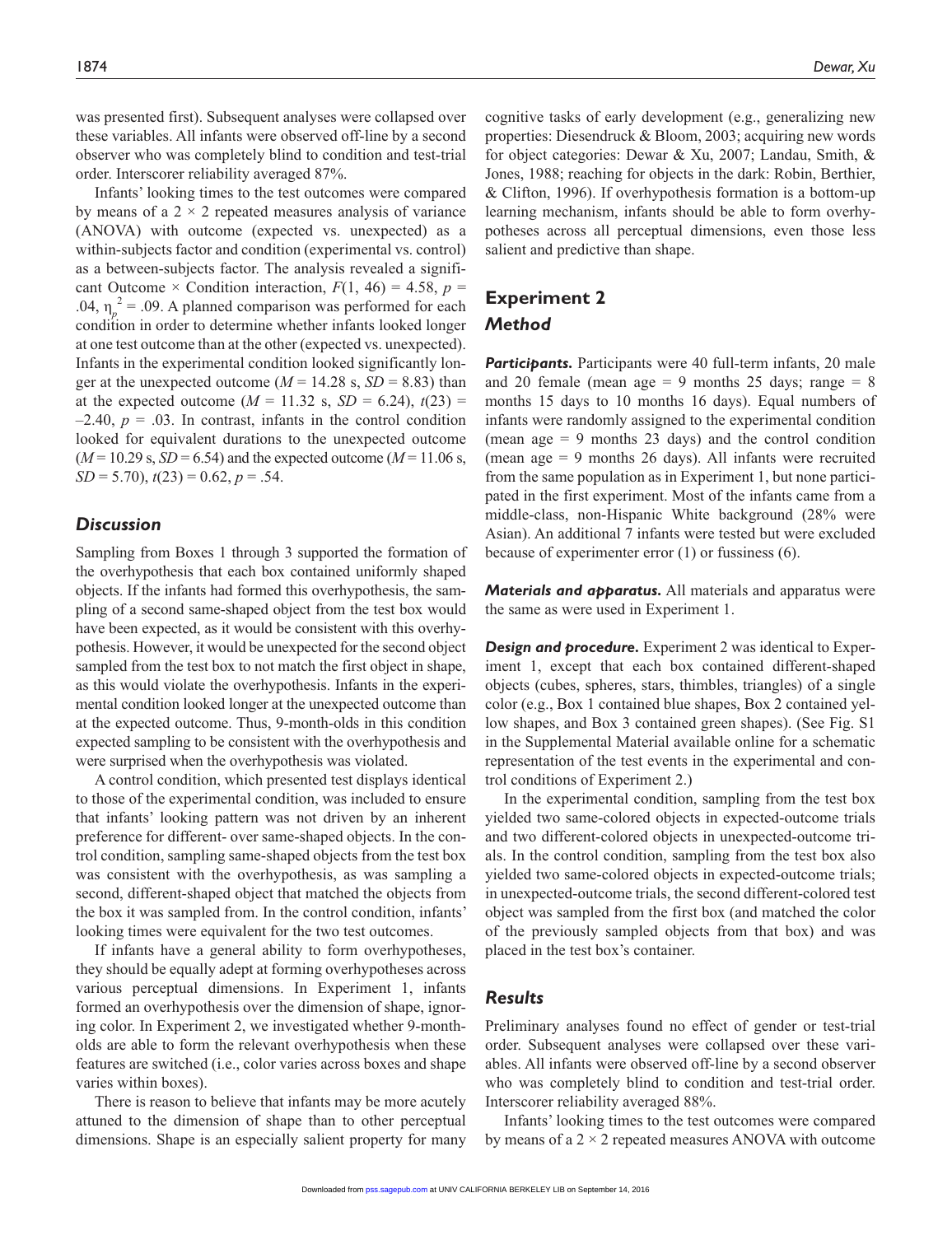(expected vs. unexpected) as a within-subjects factor and condition (experimental vs. control) as a between-subjects factor. The analysis revealed a significant Outcome  $\times$  Condition interaction,  $F(1, 38) = 5.08$ ,  $p = .03$ ,  $\eta_p^2 = .12$ . A planned comparison was performed for condition in order to determine whether infants looked longer at one outcome than the other (expected vs. unexpected). Infants in the experimental condition looked significantly longer at the unexpected outcome  $(M = 11.35 \text{ s}, SD = 5.79)$  than the expected outcome  $(M = 8.74 \text{ s},$ *SD* = 5.18),  $t(19) = -2.91$ ,  $p = .01$ . In contrast, infants in the control condition looked for equivalent durations to the unexpected outcome ( $M = 9.57$  s,  $SD = 5.90$ ) and the expected outcome ( $M = 10.06$  s,  $SD = 4.48$ ),  $t(19) = 0.47$ ,  $p = .65$ .

## *Discussion*

The results of Experiment 2 mirror those of Experiment 1. Infants in the experimental condition looked longer at the unexpected outcome than at the expected outcome. Thus, 9-month-olds in this condition expected sampling to be consistent with the overhypothesis that boxes contain same-colored objects, and they looked longer when this overhypothesis was violated. In contrast, infants in the control condition, in which neither test outcome violated the overhypothesis, looked at the two outcomes for equivalent durations. It appears that infants have a general ability to form overhypotheses: They are equally adept at forming overhypotheses across various perceptual dimensions.

An alternative interpretation of the results of Experiments 1 and 2 is that the infants' looking pattern was driven not by a second-order generalization formed over the sampled contents of Boxes 1 through 3, but by a first-order generalization formed over the first object sampled from the test box. Under this interpretation, even if the infants had not been given evidence about the contents of Boxes 1 through 3, they might have expected the second test object to match the first test object along at least one property dimension, and they might have been surprised if it did not match. In order to ensure that the results of Experiments 1 and 2 were not driven by a firstorder generalization performed over the objects drawn from the test box alone, we conducted a control study (Experiment 3) in which infants saw objects being sampled from the test box only (i.e., they saw no sampling from Boxes 1–3).

# **Experiment 3** *Method*

**Participants.** Participants were 24 full-term infants, 10 male and 14 female (mean age  $= 9$  months 7 days; range  $= 8$  months 16 days to 10 months 8 days). Equal numbers of infants were randomly assigned to the shape condition (mean age  $= 9$ ) months 7 days) and the color condition (mean age  $= 9$  months 6 days). All infants were recruited from the same population as before, but none participated in the first two experiments.

Most of the infants came from a middle-class, non-Hispanic White background (19% were Asian). An additional 3 infants were tested but were excluded because of experimenter error (2) or fussiness (1).

*Materials and apparatus.* All materials and apparatus were the same as were used in Experiments 1 and 2.

**Design and procedure.** Infants were randomly assigned to either the shape condition or the color condition. Infants received eight test trials: Trials 5 through 8 were repetitions of Trials 1 through 4. Infants in the shape condition were shown test events identical to those in the experimental condition of Experiment 1, except that no objects were drawn from Boxes 1 through 3. Infants in the color condition were shown test events identical to those in the experimental condition of Experiment 2, except that no objects were drawn from Boxes 1 through 3. (See Fig. S2 in the Supplemental Material available online for a schematic representation of the test events in the shape and color conditions of Experiment 3.)

## *Results*

Preliminary analyses found no effect of gender or test-trial order. Subsequent analyses were collapsed over these variables. All infants were observed off-line by a second observer who was completely blind to condition and test-trial order. Interscorer reliability averaged 90%.

*Shape condition.* Infants in the shape condition looked marginally longer at two same-shaped objects  $(M = 9.13 \text{ s}, SD =$ 4.48; expected outcome) than at two different-shaped objects  $(M = 6.28 \text{ s}, SD = 2.89;$  unexpected outcome) drawn from the test box,  $t(11) = 1.88$ ,  $p = .09$ . This looking pattern is the reverse of that found in Experiment 1. Performance in the shape condition of Experiment 3 was compared with performance in the experimental condition of Experiment 1 by means of a  $2 \times$ 2 repeated measures ANOVA with outcome (expected vs. unexpected) as a within-subjects factor and study (Experiment 1 vs. Experiment 3) as a between-subjects factor. This analysis revealed a significant Outcome  $\times$  Study interaction,  $F(1, 34)$  = 8.04,  $p = .01$ ,  $\eta_p^2 = .19$ .

*Color condition.* Infants in the color condition looked for equivalent durations upon seeing two different-colored objects  $(M = 7.75 \text{ s}, SD = 3.82;$  unexpected outcome) and two samecolored objects ( $M = 7.55$  s,  $SD = 4.58$ ; expected outcome) drawn from the test box,  $t(11) = 0.15$ ,  $p = .88$ . Performance in the color condition of Experiment 3 was compared with performance in the experimental condition of Experiment 2 by means of a  $2 \times 2$  repeated measures ANOVA with outcome (expected vs. unexpected) as a within-subjects factor and study (Experiment 2 vs. Experiment 3) as a between-subjects factor. The interaction between outcome and study was not significant,  $F(1, 30) = 2.49$ ,  $p = .12$ ,  $\eta_p^2 = .08$ , but there was a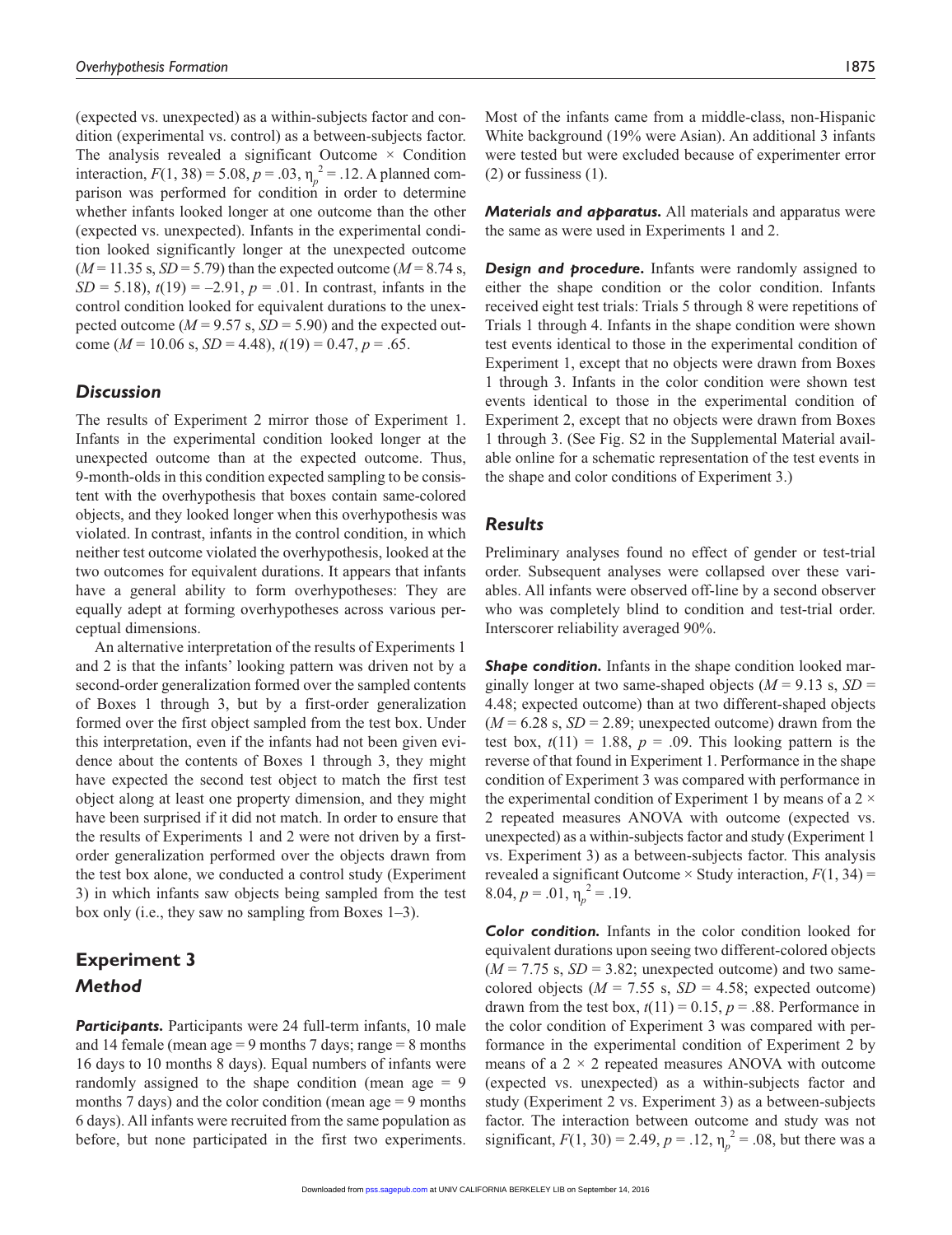trend for the significant difference in looking obtained in Experiment 2 to be reduced in Experiment 3.

## *Discussion*

In contrast to infants in the experimental conditions of Experiments 1 and 2, infants in Experiment 3 did not look longer at the different-shaped or different-colored test objects than at the same-shaped or same-colored test objects. These findings indicate that the results of Experiments 1 and 2 were not driven by a first-order generalization formed over the outcomes of the test box alone, as infants in the control experiment were presented with test events identical to those in the previous two experiments. Experiment 3 provides evidence that the results of the first two experiments were due to infants' ability to form the relevant overhypothesis based on the pattern of objects sampled from the first three boxes.

## **General Discussion**

Infants were able to make a principled generalization about a class of entities (i.e., boxes and the nature of the objects they contain) on the basis of scant data. After receiving limited evidence about the contents of the first three boxes (i.e., a random sample of four objects from each box), 9-month-olds expected the contents of a new box, with novel objects, to accord with an abstract pattern. The infants' performance is impressive considering that, in order to succeed, they were required to make both a first-order generalization regarding the contents of individual boxes (i.e., Box 1 contains sphere-shaped objects) and a second-order generalization, or overhypothesis, about the contents of the boxes in general (i.e., boxes contain uniformly shaped objects). It is even more impressive that the infants were able to succeed in the first two experiments considering that the objects presented differed along two perceptual dimensions (shape and color). Thus, the infants were required to form the overhypothesis across a relevant perceptual dimension while ignoring another salient perceptual feature.

Previous inferential-learning studies with infants have focused on how infants employ intuitive statistics to use a small amount of data in order to make inductive inferences about larger populations and, conversely, to make inferences from populations to samples (Denison & Xu, in press; Xu & Denison, 2009; Xu & Garcia, 2008). Studies of intuitive statistics examine infants' ability to form first-order generalizations about the expected composition of a population on the basis of a small sample drawn from that population. The current study focused on how infants are able to go beyond these first-order generalizations in order to make a second-order generalization about the composition of all populations of like kind. Thus, after seeing samples drawn from several boxes, infants are able to make an inductive inference about the expected composition of the objects in a new box on the basis of sampling of a single (novel) object.

The current study also differs from research investigating infants' ability to detect and generalize rules or concepts from

visual stimuli (e.g., Saffran, Pollak, Seibel, & Shkolnik, 2007; Tyrrell, Stauffer, & Snowman, 1991; Tyrrell, Zingardo, & Minard, 1993). For example, Tyrrell et al. (1991) showed that 7-month-olds were sensitive to "same" and "different" relations; that is, when familiarized to the relation of sameness (e.g., two identical toys, AA), infants looked longer at a different relation (e.g., two different-looking toys, EF) than at the same relation (two other identical toys, DD) at test, and vice versa. The current study goes beyond demonstrating that infants can generalize the concept of "sameness" and apply it to novel stimuli. If the results of Experiments 1 and 2 were driven by a generalization of "sameness," the infants should have behaved equivalently in the experimental and control conditions, as the visual pattern of sampled objects was identical in these conditions. This was not the case, which suggests that the infants tracked both the pattern of drawn objects and sampling information (i.e., the location from which the test object was drawn) and used both cues in service of their inference. This is critical for formation of an overhypothesis—a second-order inductive generalization that involves postulating two variables (e.g., bags and colors of marbles) and some correspondence rule to link the specific values of the two variables.

The present study provides evidence that as early as 9 months of age, infants are able to make second-order inductive generalizations. Given evidence from a few members of a category, infants are able to make metageneralizations allowing them to make predictions about new object categories on the basis of scant data. Future research is needed to understand the nature of the underlying inductive learning mechanism, which may be responsible for the acquisition of several presumed-innate inductive biases in a number of knowledge domains.

### **Acknowledgments**

We thank members of the Infant Cognition Lab at the University of British Columbia, and especially Vanessa Waechtler, for their assistance with data collection and helpful discussion. We also thank the infants and parents who participated in the experiments.

## **Declaration of Conflicting Interests**

The authors declared that they had no conflicts of interest with respect to their authorship or the publication of this article.

#### **Funding**

This research was supported by grants from the Natural Sciences and Engineering Research Council of Canada to Fei Xu.

### **Supplemental Material**

Additional supporting information may be found at http://pss.sagepub .com/content/by/supplemental-data

#### **References**

Carey, S., & Bartlett, E. (1978). Acquiring a single new word. *Papers and Reports on Child Language Development*, *15*, 17–29.